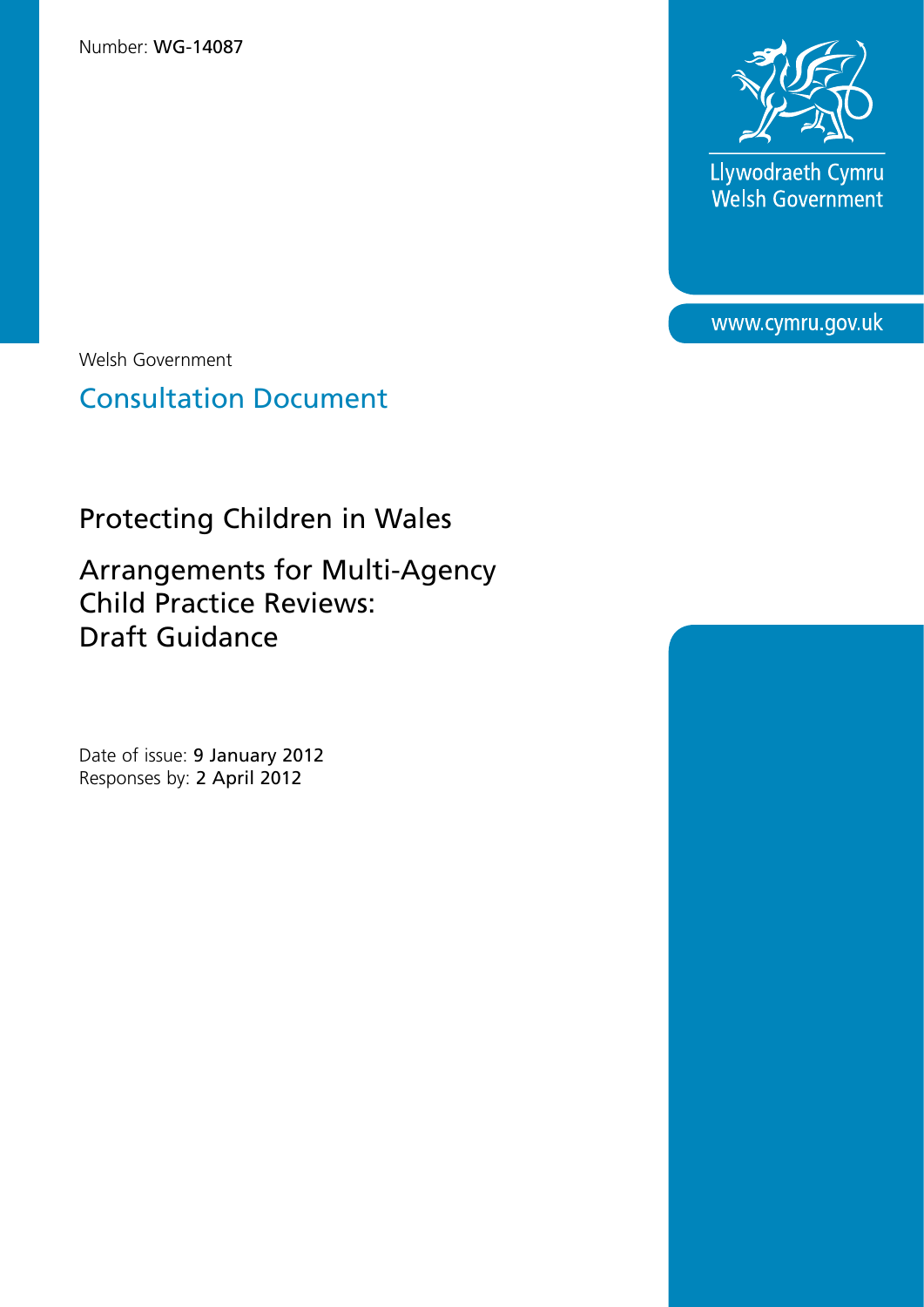### **Overview**

This consultation seeks the views of all statutory partners on Local Safeguarding Children Boards on the proposed new arrangements for Multi-Agency Child Practice Reviews which will replace the current Serious Case Review process.

### **How to respond**

Responses to this consultation should be used using the attached questionnaire either via post or e-mail to the following address:

Rebecca Powell Safeguards Team Welsh Government 2nd Floor Cathays Park Cardiff CF10 3NQ

ChildPracticeReviewConsultation@Wales.GSI.Gov.UK

### **Further information and related documents**

### **Large print, Braille and alternative language versions of this document are available on request.**

Improving Practice to Protect Children in Wales: An examination of the Role of Serious Case Reviews [http://wales.gov.uk/cssiwsubsite/newcssiw/publications/](http://wales.gov.uk/cssiwsubsite/newcssiw/publications/ourfindings/allwales/2009/sercase/?lang=en) [ourfindings/allwales/2009/sercase/?lang=en](http://wales.gov.uk/cssiwsubsite/newcssiw/publications/ourfindings/allwales/2009/sercase/?lang=en)

Plenary statement by the Deputy Minister for Children and Social Services on future framework for learning from serious case reviews [http://www.assemblywales.org/](http://www.assemblywales.org/bus-home/bus-chamber/bus-chamber-third-assembly-rop.htm?act=dis&id=209040&ds=2%2F2011#future-frame) [bus-home/bus-chamber/bus-chamber-third-assembly-rop.](http://www.assemblywales.org/bus-home/bus-chamber/bus-chamber-third-assembly-rop.htm?act=dis&id=209040&ds=2%2F2011#future-frame) [htm?act=dis&id=209040&ds=2%2F2011#future-frame](http://www.assemblywales.org/bus-home/bus-chamber/bus-chamber-third-assembly-rop.htm?act=dis&id=209040&ds=2%2F2011#future-frame)

### **Contact Details. For further information:**

Name: Rebecca Powell

Address: Safeguards Team Welsh Government 2nd Floor Cathays Park **Cardiff** CF10 3NQ

Email: Rebecca.powell2@wales.gsi.gov.uk Telephone: 029 2082 1518

### **Data Protection: How the views and information you give us will be used**

Any response you send us will be seen in full by Welsh Government staff dealing with the issues which this consultation is about. It may also be seen by other Welsh Government staff to help them plan future consultations.

The Welsh Government intends to publish a summary of the responses to this document. We may also publish responses in full. Normally, the name and address (or part of the address) of the person or organisation who sent the response are published with the response. This helps to show that the consultation was carried out properly. If you do not want your name or address published, please tell us this in writing when you send your response. We will then blank them out.

Names or addresses we blank out might still get published later, though we do not think this would happen very often. The Freedom of Information Act 2000 and the Environmental Information Regulations 2004 allow the public to ask to see information held by many public bodies, including the Welsh Government. This includes information which has not been published. However, the law also allows us to withhold information in some circumstances. If anyone asks to see information we have withheld, we will have to decide whether to release it or not. If someone has asked for their name and address not to be published, that is an important fact we would take into account. However, there might sometimes be important reasons why we would have to reveal someone's name and address, even though they have asked for them not to be published. We would get in touch with the person and ask their views before we finally decided to reveal the information.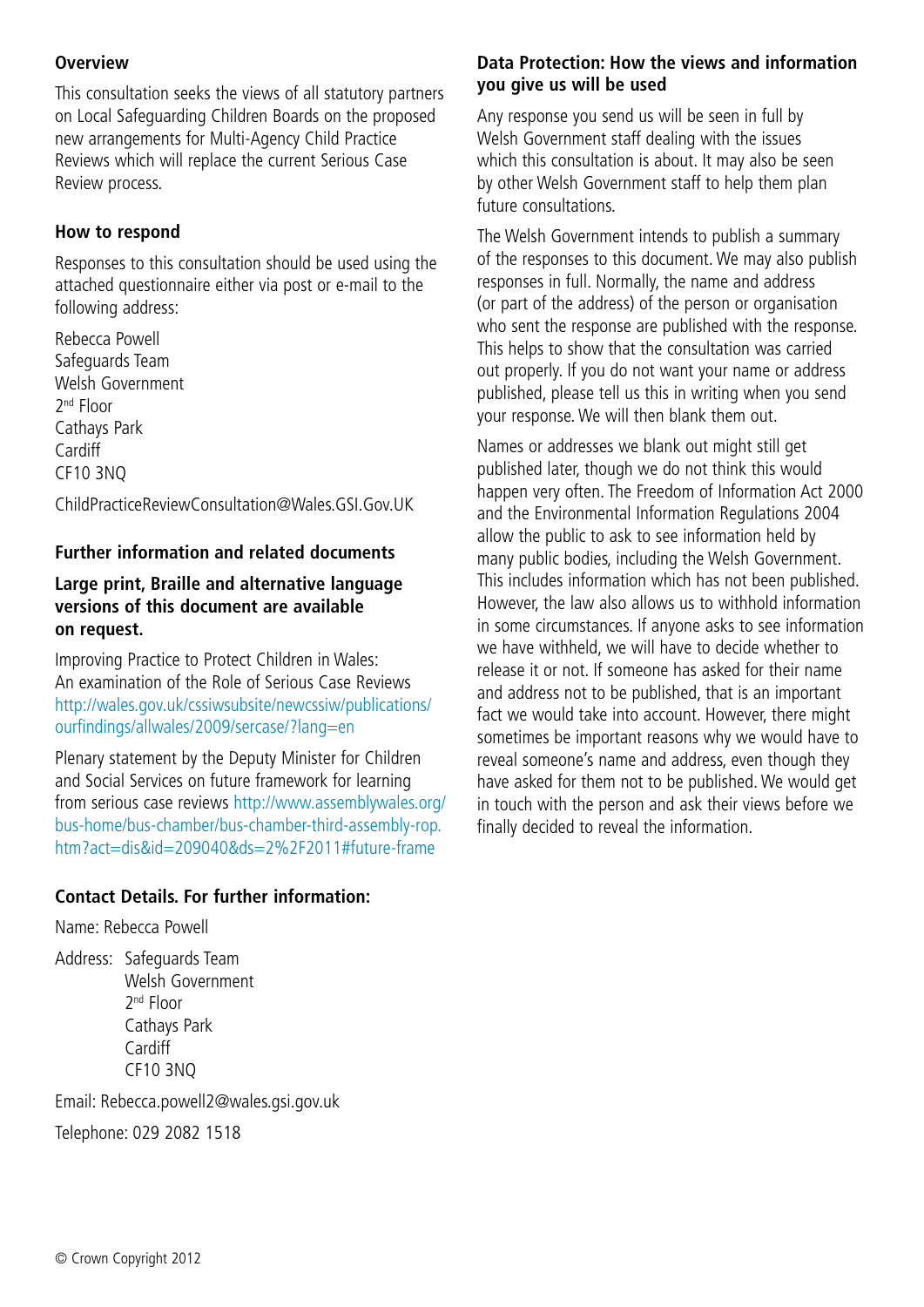### **What are the main issues?**

The aim of this draft guidance is to set out the proposed new arrangements for Multi-Agency Child Practice Reviews in circumstances of a significant incident where abuse or neglect of a child is known or suspected. Feedback from consultation will inform the final practice guidance as well as the future review of *Safeguarding Children: Working Together Under the Children Act 2004.* 

### **Where are we now? Why change?**

On 1 February 2011, the Deputy Minister for Children and Social Services, Gwenda Thomas AM, made a statement to the National Assembly setting out proposals to replace the current Serious Case Review procedure with new Child Practice Reviews (CPR). She referred to the work that had been carried out and set out the Welsh Government's future intentions for the implementation arrangements.

This new process stems from the Care and Social Services Inspectorate Wales published report in October 2009 titled *Improving Practice to Protect Children in Wales: An Examination of the Role of Serious Case Reviews.* The report made recommendations to construct a new, more coherent framework for reviewing, learning and improving policy and practice in child protection, which would embed learning into everyday action.

Proposals were subsequently progressed by a practitioner and policy based group – the Serious Case Review Advisory Group – which recommended a tiered approach with different types of reviews which are dependent on the nature of the incident and circumstances of the child involved. The main categories of the new tiered approach are defined as 'concise' and 'extended' reviews, and will be underpinned by ongoing multi-agency professional forums.

*Protecting Children in Wales, Arrangements for Multi-Agency Child Practice Reviews,* sets out arrangements for CPRs in circumstances of a significant incident where abuse of neglect of a child is known or suspected.

### **The proposals**

The new framework has a number of important features which mark it out from the present serious case review system:

- it involves agencies, staff and families in a collective endeavour to reflect and learn from what has happened in order to improve practice in the future, with a focus on accountability and not on culpability;
- it has the potential to develop more competent and confident multi-agency practice in the long term, where staff have a better understanding of the knowledge base and perspective of different professionals with whom they work;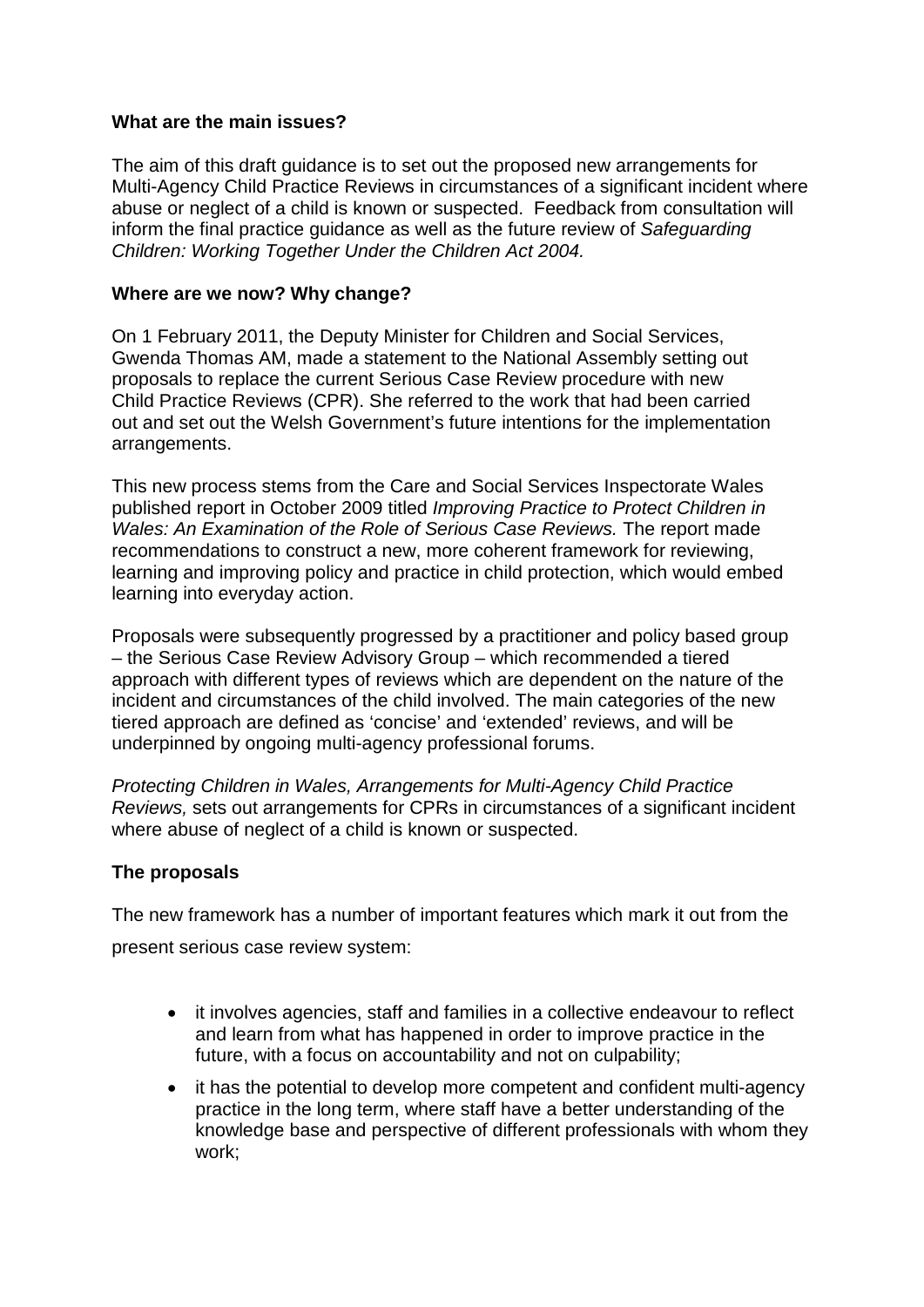- it strengthens the accountability of managers to take responsibility for the context and culture in which their staff are working and to see that they have the support and resources they need;
- it recognises the impact of the tragic circumstances of non-accidental child deaths or serious harm on families and on staff, and provides opportunities for serious incidents to be reviewed in a culture that is experienced as fair and just by all concerned;
- it takes a more streamlined, flexible and proportionate approach to reviewing and learning from what are inevitably complex cases;
- it allows a more constructive use of resources that in the current system and works to shorter timescales;
- it uses the learning from other related review processes and increases compatibility with different review systems;
- it focuses on key learning identified through the review process which results in relevant recommendations and action to improve future practice, recorded in anonymised reports which are published by Local Safeguarding Children Boards.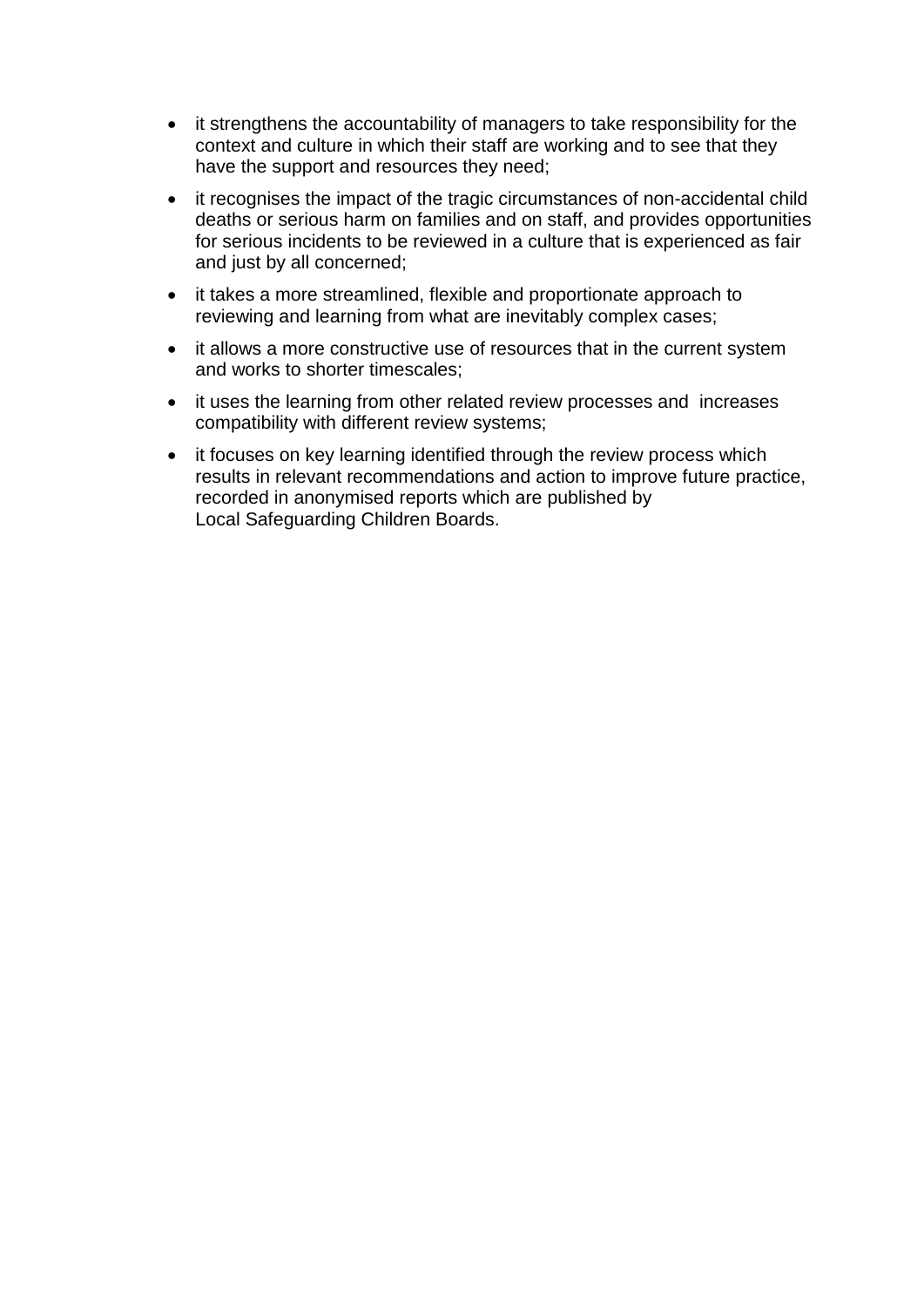# **Consultation Questions**

# **Consultation Response Form**

Your name:

Organisation (if applicable):

email/telephone number:

Your address:

# **The following questions relate to the Preface**

1. Does the preface establish properly the context for the draft practice guidance?

2. Is the difference between current Serious Case Review system and the new approach to learning and reviewing clearly laid out and transparent?

# **The following questions relate to Section 2 – Principles**

3. Are the principles underpinning the new arrangements sufficiently clear and relevant?

4. Is there any further information that should be included?

### **The following questions relate to Section 3 – Learning and Reviewing Framework**

- 5. Does this section explain clearly the key features of the new framework?
- 6. Is there any further information that should be included?

### **The following questions relate to Section 4 – Multi-Agency Professional Forums**

7. Does this section explain clearly the role and purpose of Multi-Agency Professional Forums?

8. Is there any further information that should be included?

# **The following questions relate Section 5 – Concise Reviews**

9. Does this section explain clearly the criteria for Concise Reviews?

10. Are there any potential issues, which need clarification, for *Review Groups*  in negotiating appropriate arrangements for a review with other Boards and other parallel review systems, and in dealing with cross-border arrangements?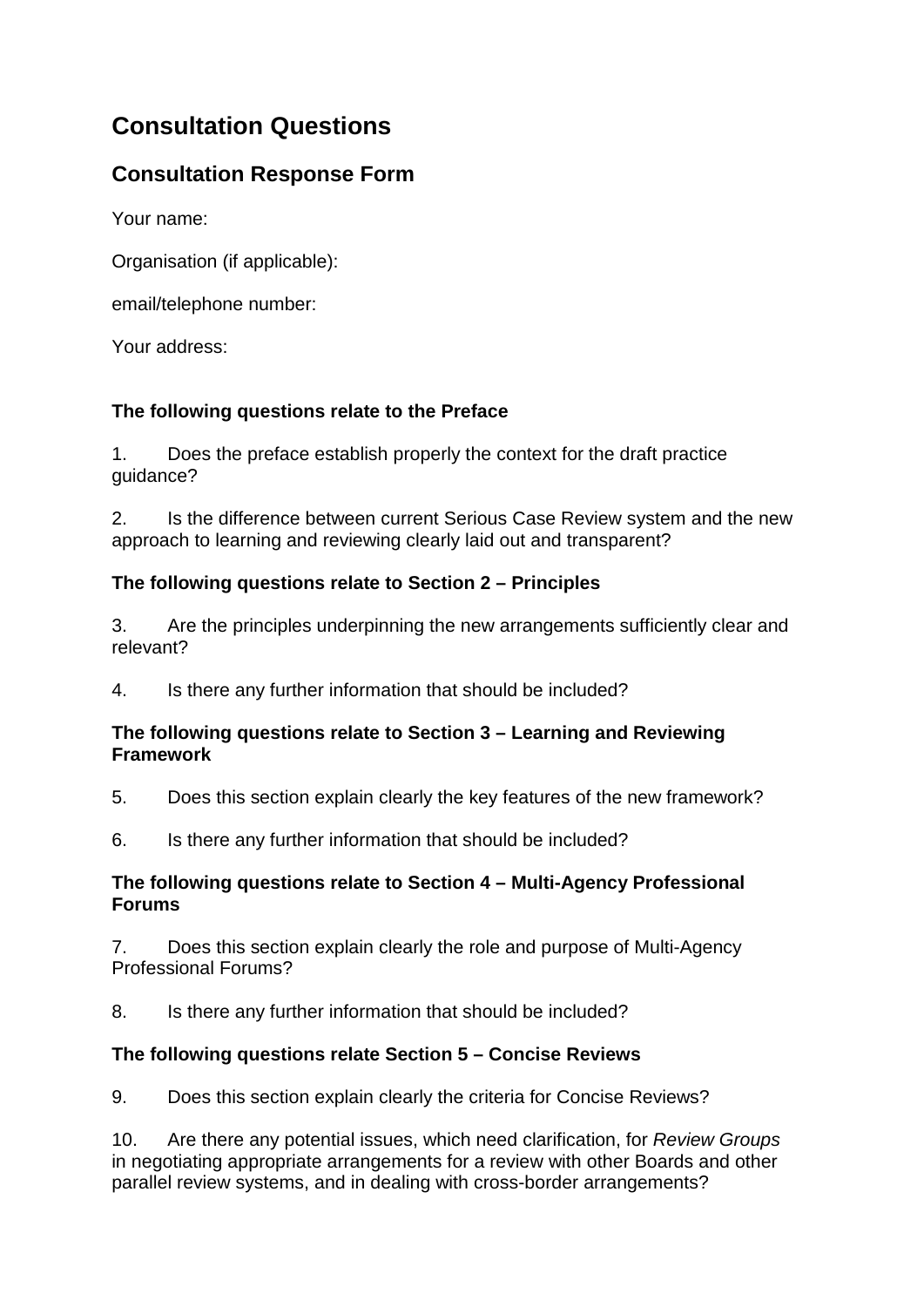11. Chronologies have been replaced by timelines which will normally be 12 months only – is this problematic?

12. Is there sufficient independence in the proposed appointment of a reviewer?

13. Is there any further information that should be included?

### **The following questions relate to Section 6 – Extended Reviews**

14. Does this section explain clearly the purpose and criteria for Extended Reviews?

15. Are the additional issues to be addressed for scrutiny appropriate?

16. Is the appointment of two reviewers appropriate and viable?

17. Is there any further information that should be included?

### **The following questions relate to** *both* **Concise and Extended Reviews**

18. Are the responsibilities set out for the *Review Panel* in setting up and managing Concise and Extended Reviews through to completion clear and logical? If not, please specify further information which would be helpful.

19. Are the proposals for the involvement of family members and for their perspectives to contribute to the review sufficiently clear?

20. The intention is for LSCBs, in accordance with the principles of transparency and accountability, to publish on their websites anonymised reports of Concise and Extended Child Practice Reviews. Do you foresee any difficulties?

### **The following questions relate to the Annex**

21. Are the templates for communicating the recommendation to set up a review and for completing a report at the conclusion of a review useful? Please specify what further information or quidance would assist those responsible.

22. Learning events with practitioners are at the heart of the review process. Is there any further information in the *Guide* (Annex 1) that would be helpful?

23. Would a toolkit for the facilitation of learning events be helpful? If so, what would you wish to see in the toolbox?

### **The following questions relate to the document as a whole**

24. Do you think the draft guidance is structured in a way that aids ease of access and reference? If not are you able to suggest alternatives?

25. We welcome any further comments/views about this draft guidance**.**